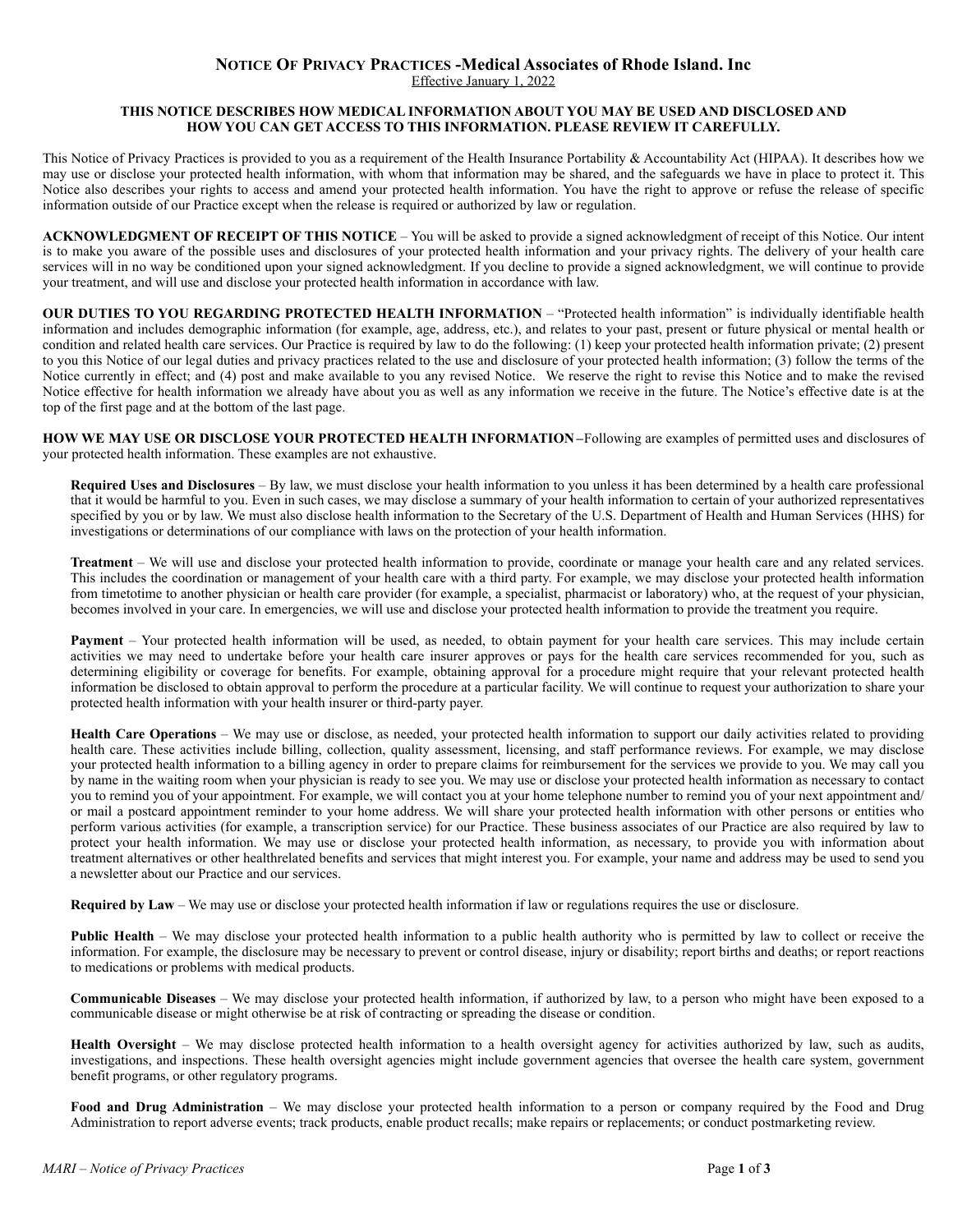## **NOTICE OF PRIVACY PRACTICES -Medical Associates of Rhode Island. Inc** Effective January 1, 2022

**Legal Proceedings** – We may disclose protected health information during any judicial or administrative proceeding, in response to a court order or administrative tribunal (if such disclosure is expressly authorized), and in certain conditions in response to a subpoena, discovery request, or other lawful process.

**Law Enforcement** – We may disclose protected health information for law enforcement purposes, including information requests for identification and location; and circumstances pertaining to victims of a crime.

**Coroners, Funeral Directors, and Organ Donations** – We may disclose protected health information to coroners or medical examiners for identification to determine the cause of death or for the performance of other duties authorized by law. We may also disclose protected health information to funeral directors, as authorized by law. Protected health information may be used and disclosed for cadaver organ, eye or tissue donations.

**Research** – We may disclose protected health information to researchers when authorized by law, for example, if their research has been approved by an institutional review board that has reviewed the research proposal and established protocols to ensure the privacy of your protected health information.

**Threat to Health or Safety** – Under applicable Federal and State laws, we may disclose your protected health information to law enforcement or another health care professional if we believe in good faith that its use or disclosure is necessary to prevent or lessen a serious and imminent threat to the health or safety of a person or the public. We may also disclose protected health information if it is necessary for law enforcement authorities to identify or apprehend an individual.

**Military Activity and National Security** – When the appropriate conditions apply, we may use or disclose protected health information of individuals who are Armed Forces personnel for activities believed necessary by appropriate military command authorities to ensure the proper execution of the military mission, including determination of fitness for duty; or to a foreign military authority if you are a member of that foreign military service. We may also disclose your protected health information, under specified conditions, to authorized Federal officials for conducting national security and intelligence activities including protective services to the President or others.

**Workers' Compensation –** We may disclose your protected health information to comply with workers' compensation laws and similar government programs.

**Inmates** – We may use or disclose your protected health information, under certain circumstances, if you are an inmate of a correctional facility.

**Parental Access** – State laws concerning minors permit or require certain disclosure of protected health information to parents, guardians, and persons acting in a similar legal status. We will act consistently with the laws of this State (or, if you are treated by us in another state, the laws of that state) and will make disclosures following such laws.

**USES AND DISCLOSURES OF PROTECTED HEALTH INFORMATION REQUIRING YOUR PERMISSION - In some circumstances, you have** the opportunity to agree or object to the use or disclosure of all or part of your protected health information. Following are examples in which your agreement or objection is required.

**Individuals Involved in Your Health Care** – Unless you object, we may disclose to a member of your family, a relative, a close friend, or any other person you identify, your protected health information that directly relates to that person's involvement in your health care. We may also give information to someone who helps pay for your care. Additionally, we may use or disclose protected health information to notify or assist in notifying a family member, personal representative, or any other person who is responsible for your care, of your location, general condition, or death. Finally, we may use or disclose your protected health information to an authorized public or private entity to assist in disaster relief efforts and coordinate uses and disclosures to family or other individuals involved in your health care.

**YOUR RIGHTS REGARDING YOUR HEALTH INFORMATION –** You may exercise the following rights by submitting a written request to our Privacy Officer. Our Privacy Officer can guide you in pursuing these options. Please be aware that our Practice may deny your request; however, in most cases you may seek a review of the denial.

**Right to Inspect and Copy** – You may inspect and/or obtain a copy of your protected health information that is contained in a "designated record set" for as long as we maintain the protected health information. A designated record set contains medical and billing records and any other records that our Practice uses for making decisions about you. This right does not include inspection and copying of the following records: psychotherapy notes; information compiled in reasonable anticipation of, or use in, a civil, criminal or administrative action or proceeding; and protected health information that is subject to a law that prohibits access to protected health information. You will be charged a fee for a copy of your record and we will advise you of the exact fee at the time you make your request. We may offer to provide a summary of your information and, if you agree to receive a summary, we will advise you of the fee at the time of your request.

**Right to Request Restrictions** – You may ask us not to use or disclose any part of your protected health information for treatment, payment or health care operations. Your request must be made in writing to our Privacy Officer. In your request, you must tell us: (1) what information you want restricted; (2) whether you want to restrict our use or disclosure, or both; (3) to whom you want the restriction to apply, for example, disclosures to your spouse; and (4) an expiration date. If we believe that the restriction is not in the best interests of either party, or that we cannot reasonably accommodate the request, we are not required to agree to your request. If the restriction is mutually agreed upon, we will not use or disclose your protected health information in violation of that restriction, unless it is needed to provide emergency treatment. You may ask us not to disclose certain information to